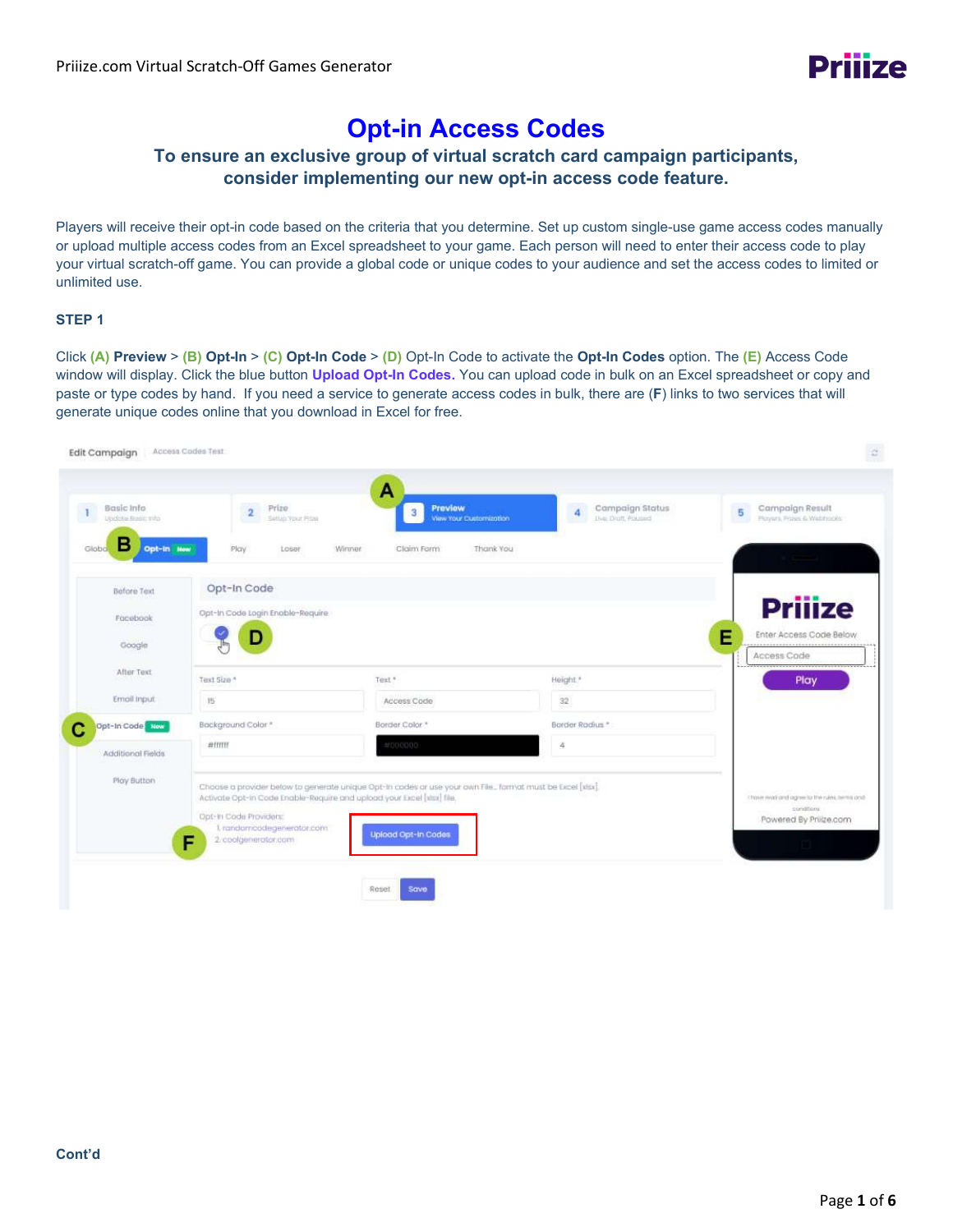#### **STEP 2 – There are two option to choose from**

## Click the first tab **(A) Global Opt-In Code Pool >** then click the blue button **(B) Upload Global Access Code Pool**

| <b>Edit Campaign</b>                                                       | Access Codes Tost           |           |                   |                               |   |                             |   |                                |                  |              |
|----------------------------------------------------------------------------|-----------------------------|-----------|-------------------|-------------------------------|---|-----------------------------|---|--------------------------------|------------------|--------------|
| Busic Info<br>T                                                            | $\overline{2}$              | Prize     | R.                | Preview<br>Your Customization |   | <b>Compaign Status</b><br>и |   |                                | s.               | Campai       |
| Opt-In Code                                                                |                             |           |                   |                               |   |                             |   |                                |                  | $\!\times\!$ |
| A<br>Global Opt-In Code Pool                                               | Individual Opt-In Code Pool |           |                   |                               |   |                             |   |                                |                  |              |
| Global Opt-In Code Pool useful for use same code for all users.            |                             |           |                   |                               |   |                             |   |                                |                  |              |
| Use "Upload Global Access Code" button for impart Global level Optin-code. |                             |           |                   |                               |   | в                           |   |                                |                  | ACC          |
| Global Opt-in Code                                                         | 1 Total                     |           |                   |                               |   |                             |   | Upload Global Access Code Pool |                  | in C         |
| O Search                                                                   |                             |           |                   |                               |   |                             |   |                                | Export           |              |
|                                                                            |                             | Limit     |                   |                               |   |                             |   |                                |                  |              |
| Opt-in Code $\hat{z}$                                                      | Is Used                     |           | <b>Used Count</b> | Created Date 0                |   | Modified Date $\hat{z}$     |   | Delete                         |                  |              |
| Opt-In Code                                                                | Is Used<br>$\sim$           |           |                   | Created Date                  | 面 | Modified Date               | 団 |                                |                  |              |
| $\checkmark$<br>BuyMeNow                                                   | No                          | Unlimited | O.                | 16/05/2022 23:05:10           |   | 16/05/2022 23:05:10         |   | Deiete                         |                  |              |
| 刘建<br>$\mathcal{R}$<br>D.                                                  |                             |           |                   |                               |   |                             |   | 10 <sup>1</sup>                | Showing I-1 of 1 | and is       |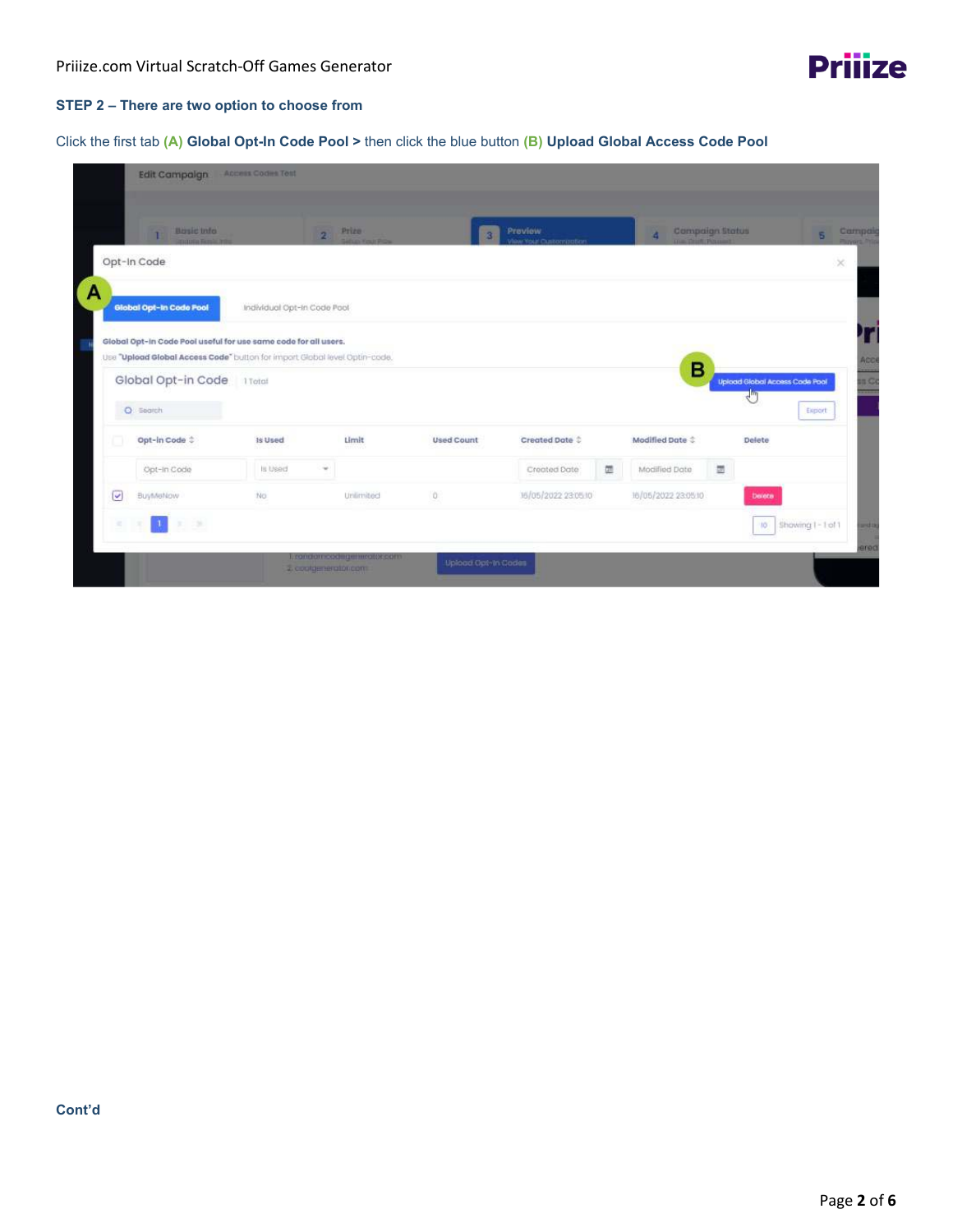

# **STEP 3**

Type in code(s) by hand or copy and paste from a Word, Notepad, or Excel doc in text field **(A) Opt-In Codes\* >** Select **(B) Unlimited** if you want to offer unlimited use of your code(s); then click **Save**.

| Opt-In Code             |                                                                                                                                                                                                                  | ×      |
|-------------------------|------------------------------------------------------------------------------------------------------------------------------------------------------------------------------------------------------------------|--------|
| Global Opt-In Code Pool | Individual Opt-In Code Pool                                                                                                                                                                                      |        |
|                         | Manage your own Global Opt-In Pool Codes<br>Use"," or "Enter" for seperate opt-in codes.<br>Opt-In Codes <sup>*</sup><br>А<br>BuyMeNow<br>How many users can play?<br>$\odot$ Un-limited $\bigcirc$ Limited<br>в |        |
|                         | Save                                                                                                                                                                                                             |        |
|                         | <b>Back</b>                                                                                                                                                                                                      | Cancel |

# Or

Click **(C) Limited** and type in the exact number of access code(s) in the **(D) User Count\*** field; then click **Save**.

| Opt-In Code             |                                                                                           | $\times$ |             |
|-------------------------|-------------------------------------------------------------------------------------------|----------|-------------|
| Global Opt-In Code Pool | Individual Opt-In Code Pool                                                               |          |             |
|                         | Manage your own Global Opt-In Pool Codes<br>Use "," or "Enter" for seperate opt-in codes. |          |             |
|                         | Opt-In Codes *                                                                            |          |             |
|                         | BuyMeNow<br>⊜                                                                             |          | Acc<br>ss C |
|                         | How many users can play?<br>$\bigcirc$ Un-limited $\bigcirc$ Limited<br>С                 |          | m           |
|                         | User Count *                                                                              |          |             |
|                         | 1000<br>D                                                                                 |          |             |
|                         | Save                                                                                      |          | 23          |
|                         | all,<br>Opt-In Code<br><b>Back</b><br>Cancel                                              |          | ere         |
|                         |                                                                                           |          |             |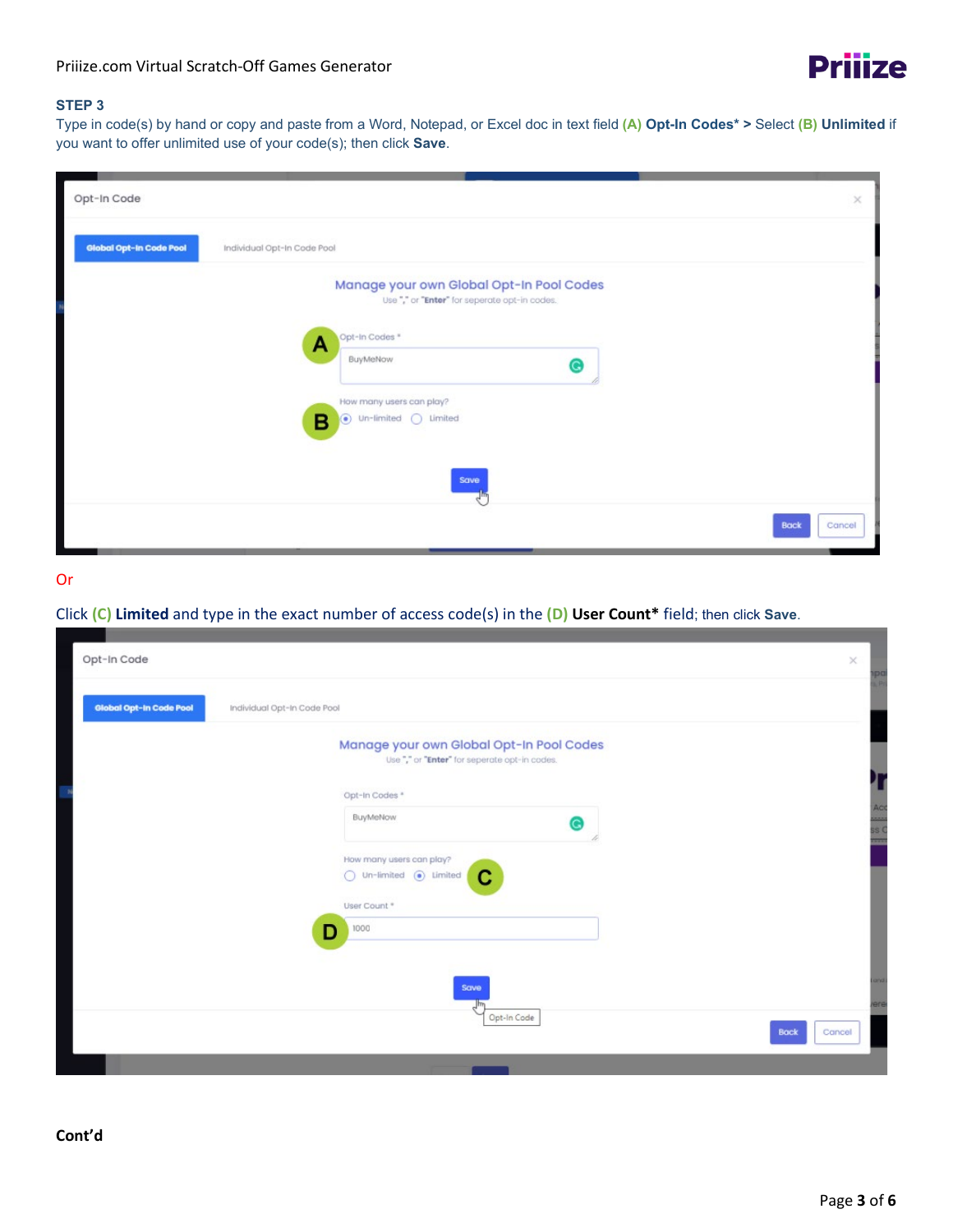# **STEP 4**

If you want to upload access codes on an Excel spreadsheet, follow these steps.

# Click **(A) Individual Opt-in Code Pool**, then click **(B) Upload Individual Access Code Pool**

| . | Opt-In Code             |                                                                                                                                                                                                                                                                        |                |                  |                 |                                         | $\times$            |
|---|-------------------------|------------------------------------------------------------------------------------------------------------------------------------------------------------------------------------------------------------------------------------------------------------------------|----------------|------------------|-----------------|-----------------------------------------|---------------------|
|   | Global Opt-In Code Pool | Individual Opt-In Code Pool                                                                                                                                                                                                                                            | A              |                  |                 |                                         |                     |
|   |                         | The Individual/Unique Opt-In Code is useful for using a different code for individual user(s).<br>Once a code is used no other user can play with the same opt-in code again.<br>Upload Individual Access Code Poolbutton for importing individual level Opt-in Codes. |                |                  |                 |                                         |                     |
|   | Individual Opt-In Code  | 602 Total                                                                                                                                                                                                                                                              |                |                  |                 | Upload Individual Access Code Pool<br>в |                     |
|   | O Search                |                                                                                                                                                                                                                                                                        |                |                  |                 |                                         | Export              |
| u | Opt-in Code :           | Is Used                                                                                                                                                                                                                                                                | Created Date : |                  | Modified Date : | Delete                                  |                     |
|   | Opt-In Code             | Is Used<br>$\overline{\phantom{a}}$                                                                                                                                                                                                                                    | Created Date   | $\overline{\Xi}$ | Modified Date   | 団                                       |                     |
|   |                         |                                                                                                                                                                                                                                                                        |                |                  |                 |                                         |                     |
|   | $1$ 2 3 4 5 3 3         |                                                                                                                                                                                                                                                                        |                |                  |                 | ю                                       | Showing 1-10 of 602 |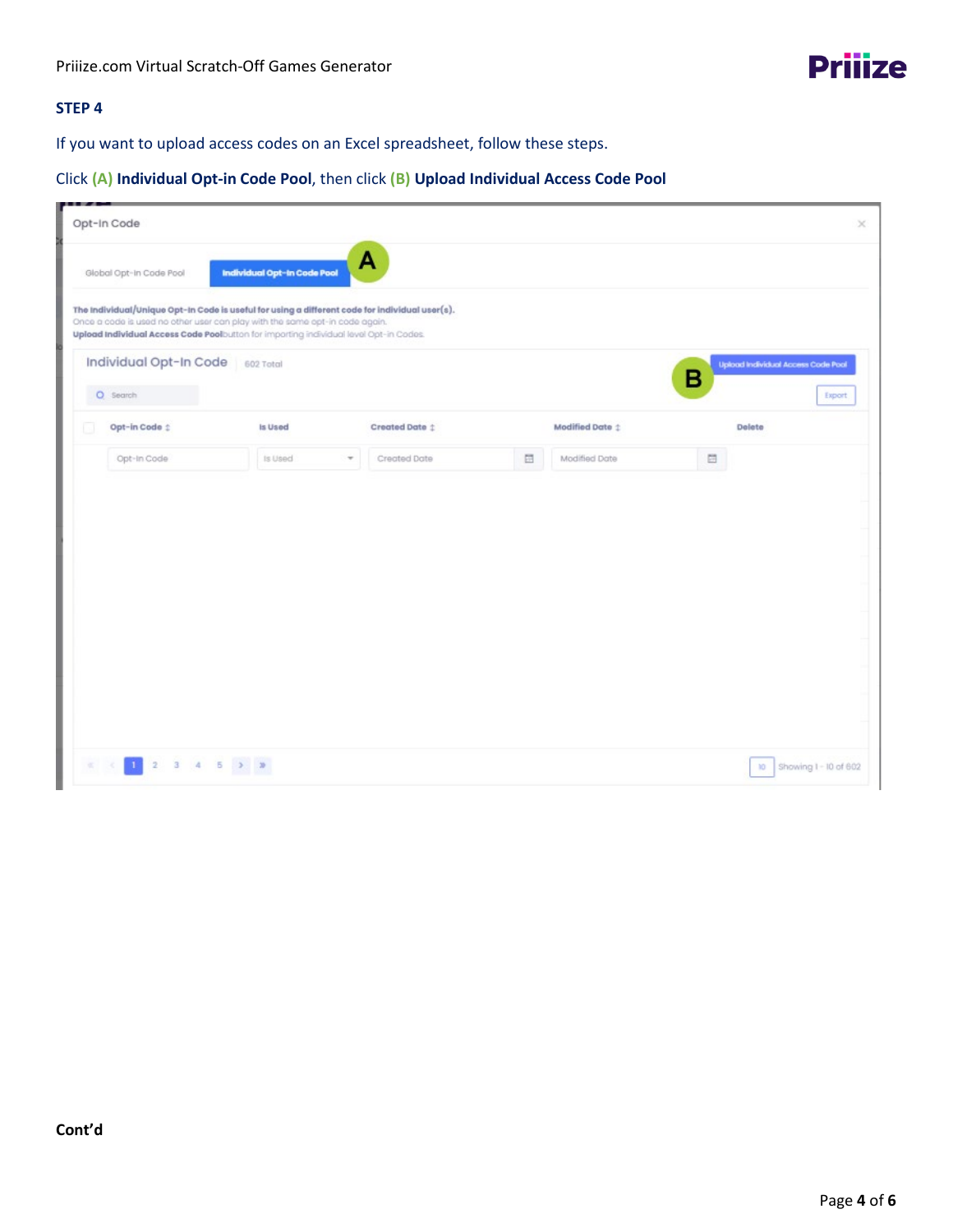# **STEP 5**

If you want to upload access codes on an Excel spreadsheet, follow these steps.

There are two options to choose from: **(B) Type in access codes manually, or copy and paste** from a Word, Notepad, or Excel document > then click **(C) Save** > and click **(F) Back** to leave the page.

## Or

Bulk upload access codes on an Excel doc in **(D) Drop files here or click to upload** box > click **(E) Upload Opt-in Code** and click **(F) Back** to leave the page.

| Opt-In Code                                                                                  | $\times$                                                                                                           |
|----------------------------------------------------------------------------------------------|--------------------------------------------------------------------------------------------------------------------|
| А<br>Individual Opt-In Code Pool<br>Global Opt-In Code Pool                                  |                                                                                                                    |
| Manage your own Individual Opt-In Pool Codes<br>Use"," or "Enter" for seperate opt-in codes. | Choose a XLSX(Excel) file to upload<br>Click here to download a sample file                                        |
| 123ABC<br>675FRE                                                                             | Drop files here or click to upload.                                                                                |
|                                                                                              | Upload your XLSX(Excel) file with a header row Make sure the XLSX(Excel) file has first column for<br>optin codes. |
| Re Kindly ensure that                                                                        | Re Kindly ensure that                                                                                              |
| ✔ You can upload up to 10,000 records at a time                                              | File must be XLSX(Excel) format type.<br>✔ You can upload up to 10,000 records at a time                           |
| Save                                                                                         | <b>Upload Opt-In Code</b>                                                                                          |
|                                                                                              | <b>Back</b><br>Cancel                                                                                              |
|                                                                                              | Reset<br>Save                                                                                                      |